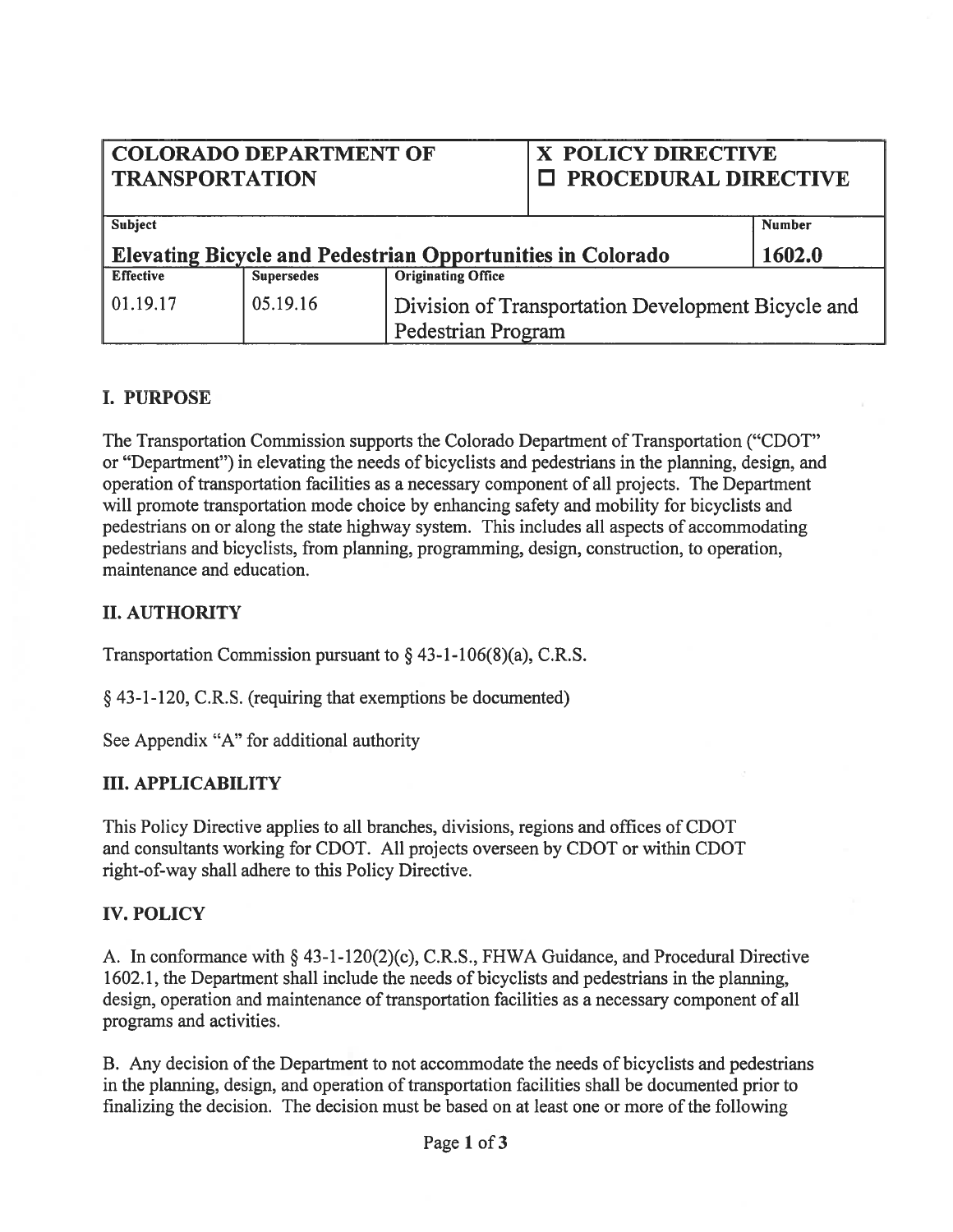# Elevating Bicycle and Pedestrian Opportunities in Colorado 1602.0

exemption criteria herein established by the Commission:

1. Bicyclists and pedestrians are prohibited by law from using the roadway; or

2. The cost of establishing bikeways or walkways would be excessively disproportionate to the need or probable use. (Excessively disproportionate is defined as exceeding twenty percent of the cost of the larger transportation project.); or

3. Where scarcity of population or other factors indicate an absence of need; or

4. In <sup>a</sup> resurfacing project on <sup>a</sup> state highway, ifthe only means of accommodating bicycle and pedestrian needs is adding <sup>a</sup> shoulder, the project shall be automatically exempted on the grounds that under CDOT's current asset managemen<sup>t</sup> guidelines, resurfacing money cannot be used for shoulders; or

5. Ifthe resurfacing project on <sup>a</sup> state highway runs through <sup>a</sup> town, consideration must be given to restriping that portion within the town to accommodate bicyclists and pedestrians. Ifthe accommodation cannot be made, an exemption must be documented.

C. The Department shall follow the requirements of the bicycle and pedestrian program set forth more specifically in Procedural Directive 1602.1.

### V. IMPLEMENTATION PLAN

This Policy Directive shall be effective upon signature.

The Office of Policy and Government Relations shall pos<sup>t</sup> this Policy Directive on the CDOT intranet as well as on the CDOT public announcements.

This Policy Directive applies to all projects scoped after the effective date. The Division of Transportation Development Bicycle and Pedestrian Program shall provide <sup>a</sup> copy ofthis Policy Directive to applicable CDOT personnel.

### VI. REVIEW DATE

This Policy Directive shall be reviewed on or before January 2022.

Herman Stockinger Theory Contract Contract Date of Approval Transportation Secretary

- 17 - 17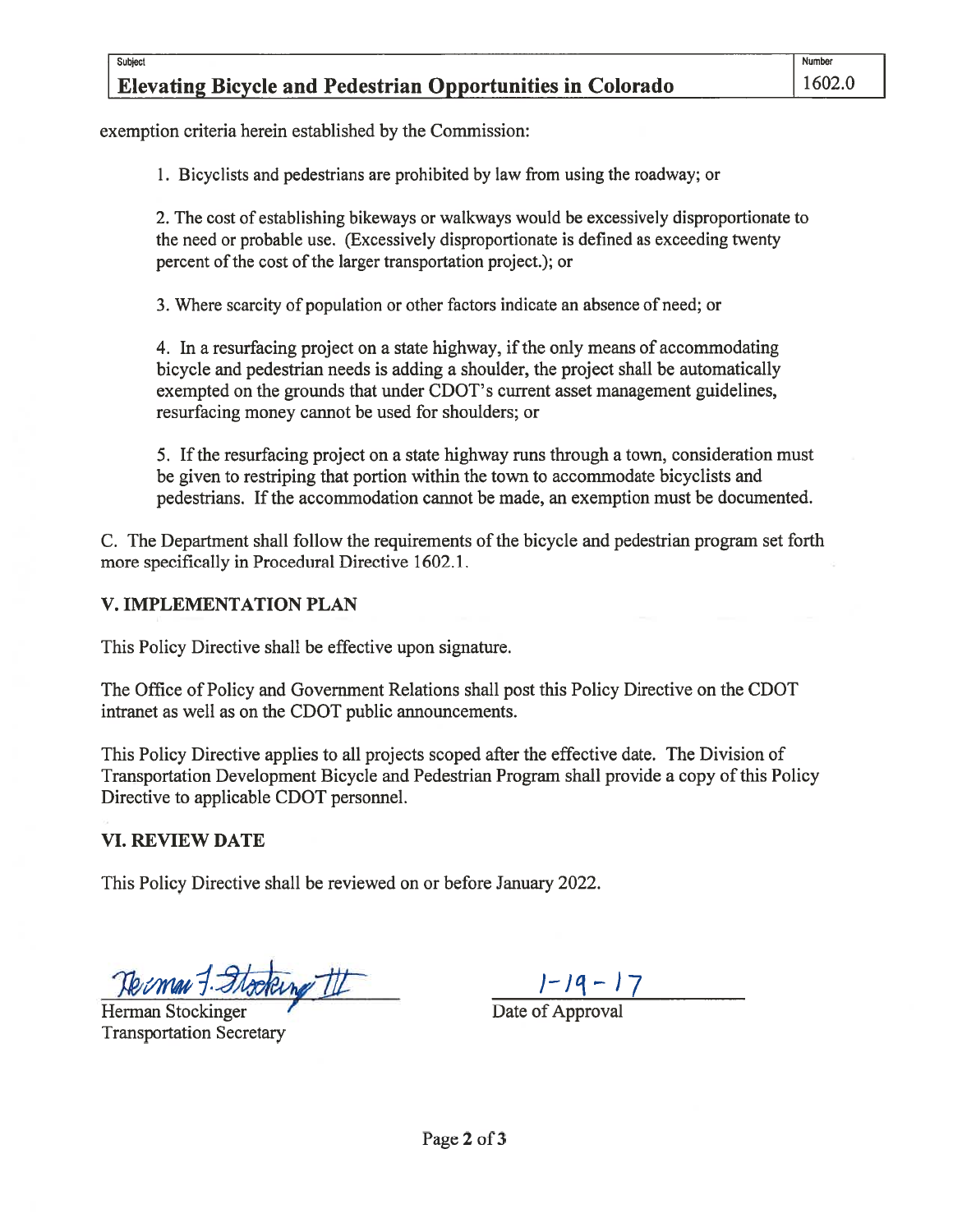## Appendix "A"

# Authority Pertaining to CDOT's Bicycle and Pedestrian Program

Fixing America's Surface Transportation Act ("FAST Act"), Pub. L. No. 114-94, 129 Stat. 1312 (2015).

Moving Ahead for Progress in the 21<sup>st</sup> Century Act (MAP-21), 2012, 23 U.S.C. 127

23 U.S.C. 104 (federal funds)

23 U.S.C. 109 (existing routes)

23 U.S.C. 134 and 135 (planning for all modes)

23 U.S.C. 217 (due consideration for bicycles/pedestrians)

23 U.S.C. 402 (highway safety)

23 U.S.C. 652 (bicycle/pedestrian accommodation in projects)

United States Department of Transportation Policy Statement on Bicycle and Pedestrian Accommodation Regulations and Recommendations, March 11, 2010

federal Highway Administration "Accommodating Bicycle and Pedestrian Travel: A Recommended Approach" http://www.fhwa.dot.gov/environment/bicycle pedestrian/guidance/design.cfm

federal Highway Administration: "Bicycle and Pedestrian Provisions of Federal Transportation Legislation"http://www.fhwa.dot.gov/environment/bicycle pedestrian/guidance/guidance 2015. cfm#bp4

§ 43-1-120, C.R.S. (requiring that exemptions be documented)